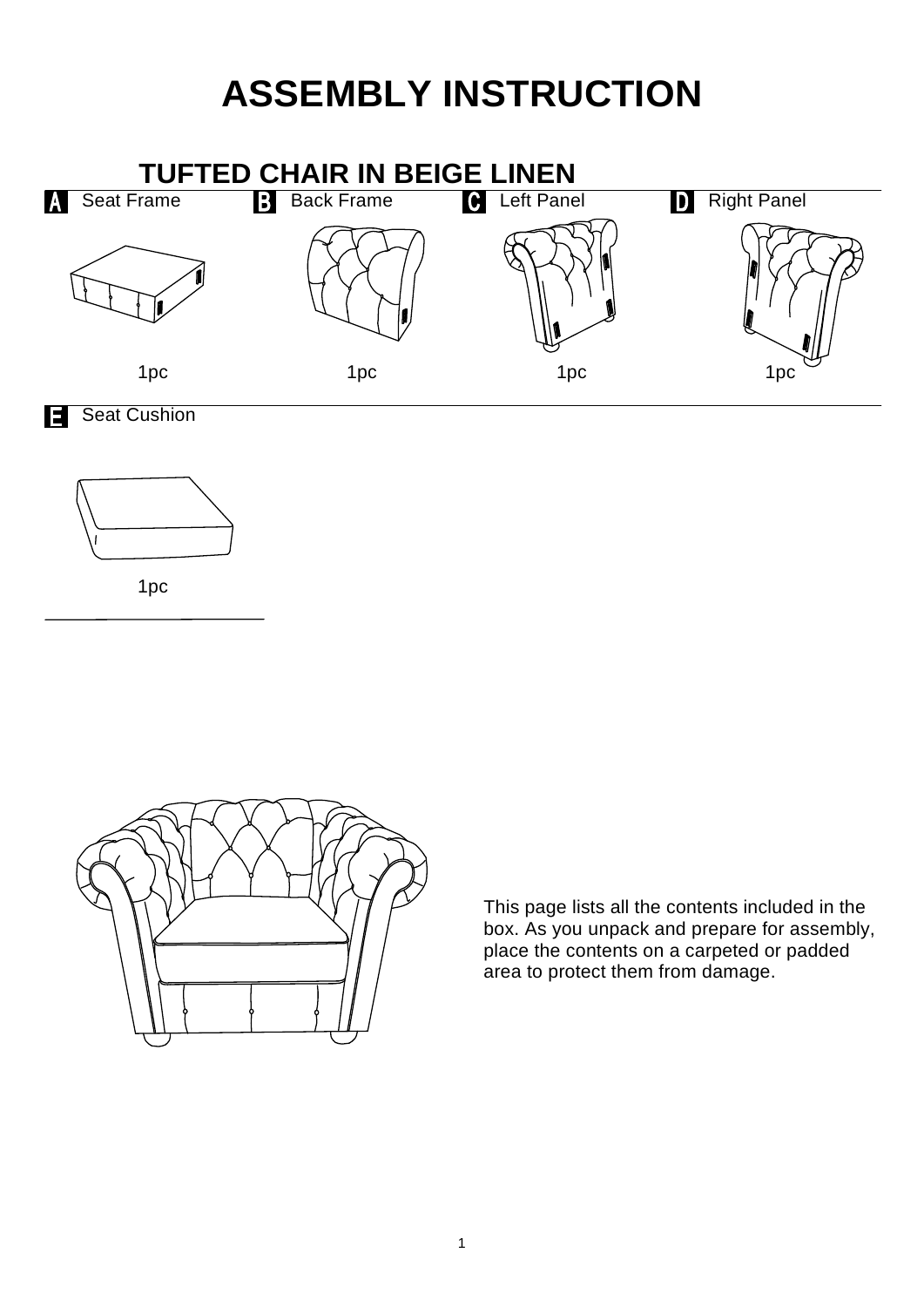



Hook on the Back Frame (B) to Left Panel (C) & Right Panel (D) properly.



Place Seat Cushion (E) on the chair properly. The assembly is complete.



#### **Cleaning & Care**

Treat surface with care. Surface is resistant to scratches but is not scratch resistant. Clean surfaces with a dry or damp soft cloth.Do not use abrasive cleaners.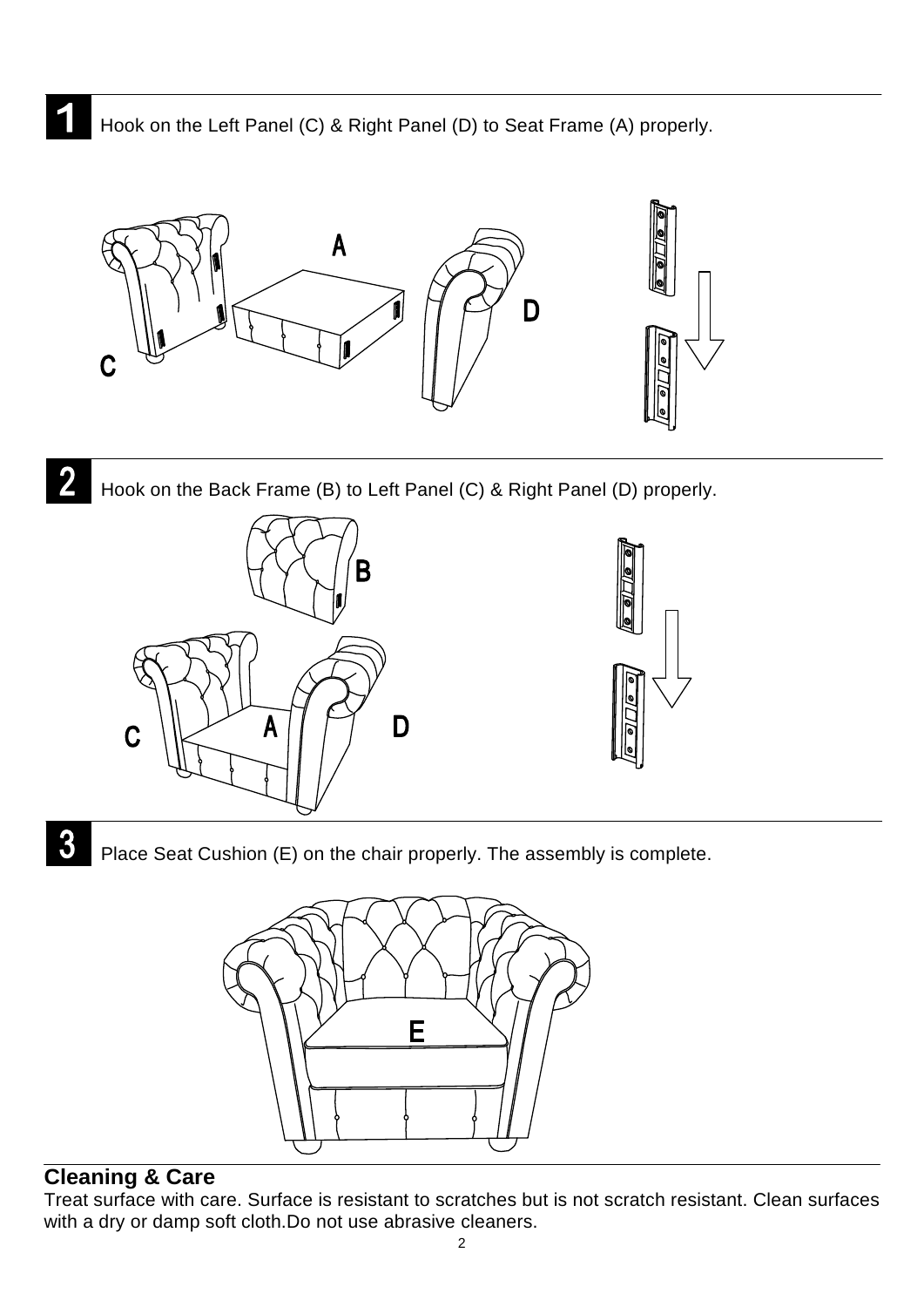# **ASSEMBLY INSTRUCTION**

### **TUFTED EXTENSION CHAIR**



1

Hook on Seat Frame of Chair, Love Seat or Sofa to Tufted Extension Chair Seat properly. (Seat Frame of Chair, Love Seat or Sofa are not in the Corner Seat carton)